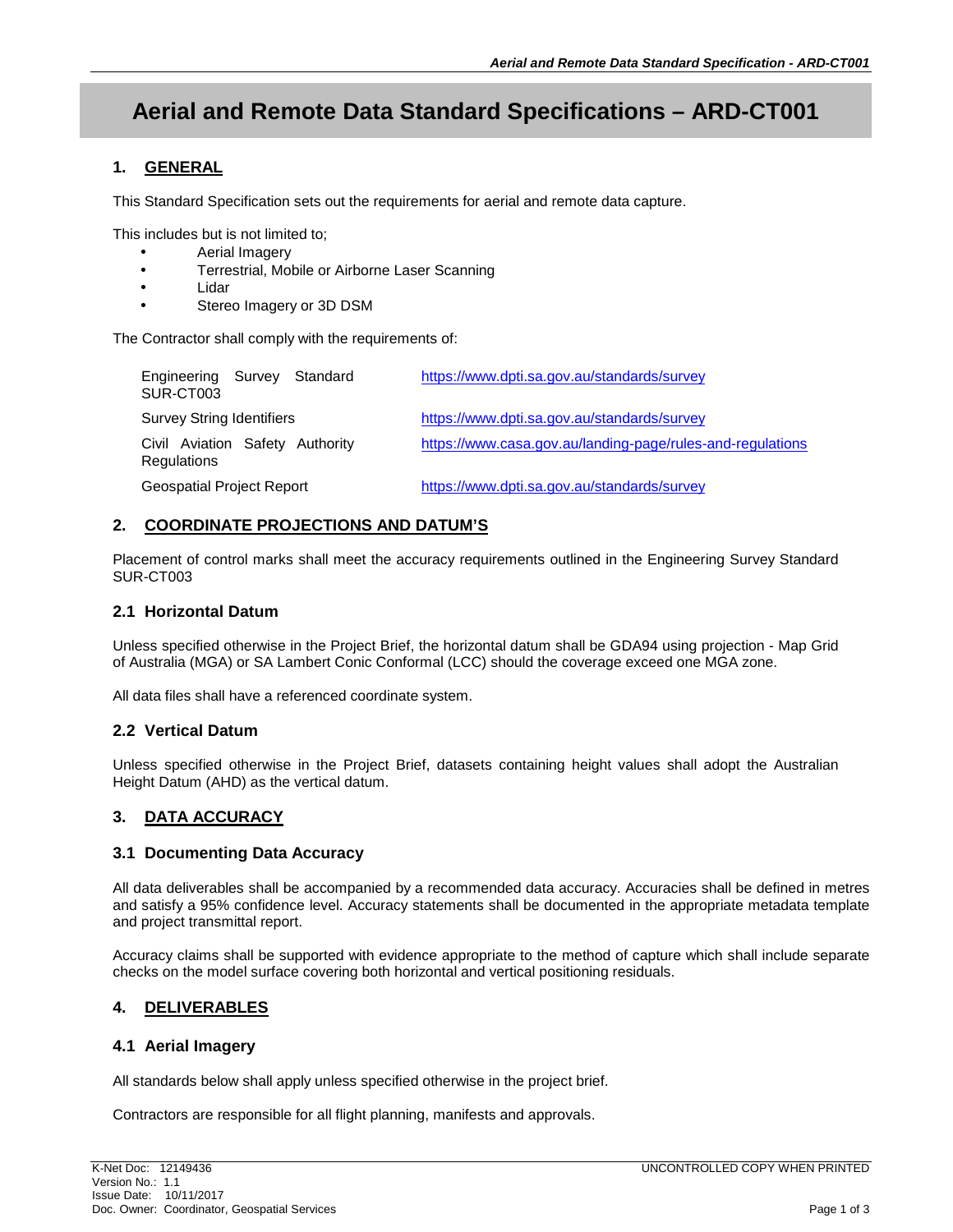Contractors must comply with all relevant Civil Aviation Authority Safety Authority (CASA) requirements and must be appropriately licensed to carry out such work including for drone operation.

### **A. Digital File Format**

Aerial imagery shall be supplied in .ECW format as a preference, if specified in the project brief .jpg2000 or geoTiff may also be accepted.

#### **B. Spectral Resolution**

Photogrammetric digital camera providing 3 Bands - Red, Green, Blue and Panchromatic if applicable.

#### **C. Spatial Resolution**

Digital Imagery resolution will be defined as a Ground Sampling Distance (GSD) in the project brief.

#### **D. Radiometric Resolution**

8 Bit.

#### **E. Ortho-Rectification**

Aerial imagery shall be rectified and calibrated to the specified datum. Aspect of all structures obscuring adjacent ground level features is to be minimised. There is to be no cloud, cloud shadow or smoke haze obscuring the image.

#### **F. Image Compression**

Imagery compression shall not exceed 15 times and should minimise image quality loss.

#### **G. Intellectual Property Agreement**

All data supplied by the contractor under the Panel Agreement shall become the property of DPTI and shall not be copied or reproduced by the contractor without prior written approval by the principal.

# **4.2 Laser Scanned And Remote Data Capture**

All standards below shall apply unless specified otherwise in the project brief.

#### **A. Digital File Format**

String based data shall comply with the DPTI Engineering Survey Standard Specification coding requirements. Point cloud data shall be provided in a .las or .fbx file format as specified in the project brief.

#### **B. File Size And Cloud Viewing**

Determinations shall be made on an appropriate file size ensuring suitable usability and rendering performance in the intended application.

#### **C. Shadowing Or Low Resolution Areas**

Efforts should be made to minimise the effect of shadowing and subsequent accuracy loss. Low accuracy areas and shadowing are to be detailed in the project report where present. Areas may be requested to be depicted in the model by a closed loop string.

# **4.3 Items To Be Supplied By Contractor**

The Contractor shall supply the following items:

- Digital data as specified above unless detailed otherwise in the project brief:
- Project Report (presented in the following order):
	- o Date